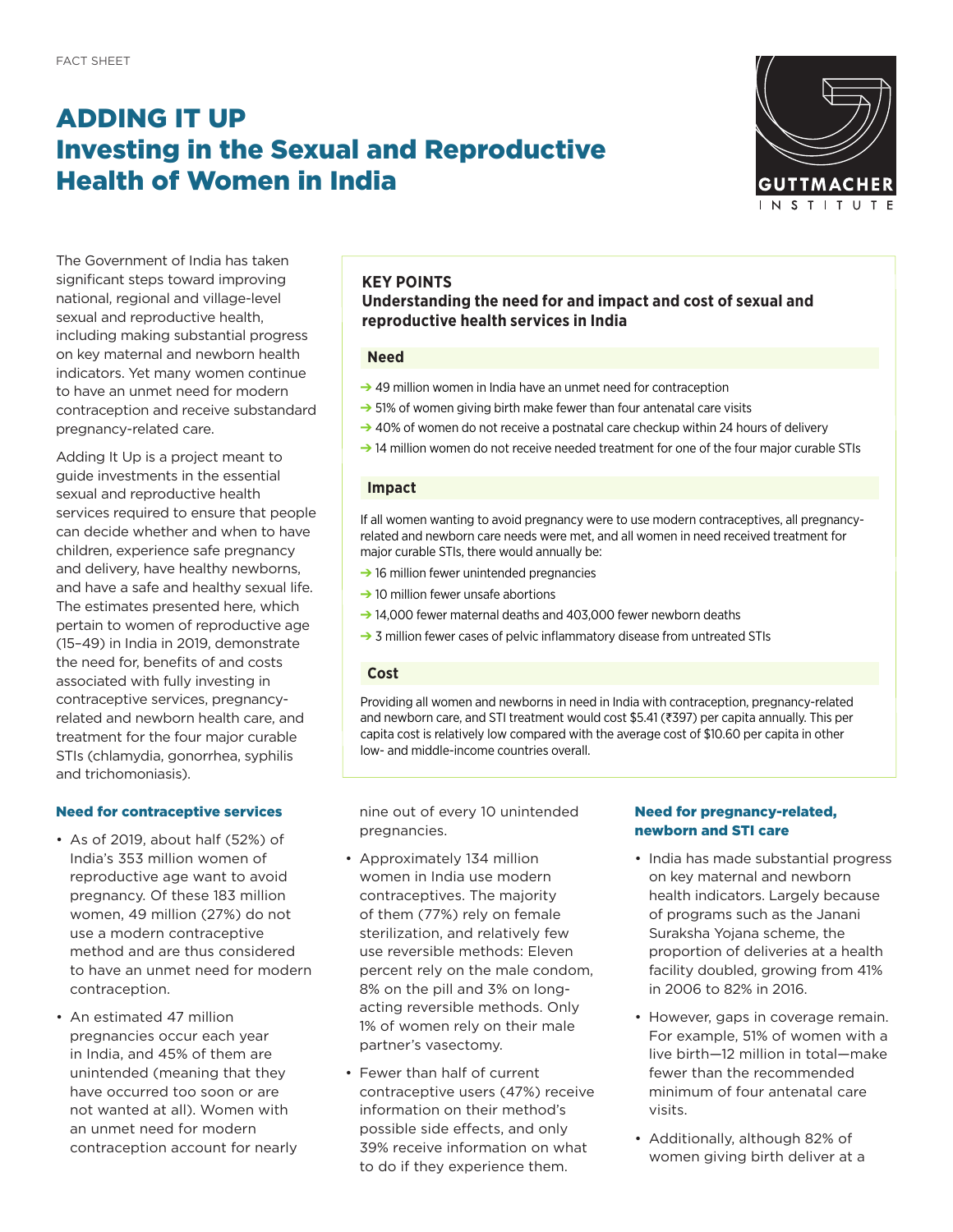health facility, many women do not receive high-quality maternity care:

- > Forty percent of women with a live birth do not receive a postnatal checkup within 24 hours of delivery.
- > Thirty-seven percent of those delivering at a health facility do not stay at the facility for at least 48 hours after delivery, despite national recommendations that they do so.
- > Half of women who experience medical complications related to pregnancy or delivery do not receive treatment.
- The proportions of women making the recommended number of antenatal care visits, delivering at a health facility and receiving a postnatal checkup are lowest among those from the poorest households.
- Further, 31% of newborns who experience major complications do not receive the health care they need.
- An estimated 14 million women of reproductive age in India do not receive needed treatment for one of the four major curable STIs.

### Impact

- Providing women with the full spectrum of contraceptive options, counseling and complete information allows them to make informed choices and decreases the numbers of unintended pregnancies, unsafe abortions and maternal deaths.
- If all women in India wanting to avoid a pregnancy were using modern contraceptives, the annual number of unintended pregnancies would decrease by 77%, resulting in 16 million fewer unintended pregnancies and 10 million fewer unsafe abortions every year.
- Each year, 27,000 women die from pregnancy-related causes. The majority of these deaths are

### **Pregnant women from the poorest households experience the lowest levels of pregnancy-related care**



preventable, including 3,000 per year that are related to complications of unsafe abortion.

- If all women in India wanting **96** to avoid pregnancy were using modern contraceptives and all abortions were conducted safely, 60 **73** deaths related to abortion would **63** decline by 98%.
- Providing all women wanting to avoid pregnancy with modern contraceptive services and all pregnant women and their **23** newborns with adequate health 0

care would together reduce annual maternal deaths by 14,000 (or 52%) and newborn deaths by 403,000 (74%).

### Costs

• As of 2019, the annual cost **75** of providing current levels of contraceptive care, pregnancyrelated and newborn health care, and treatment for the four major curable STIs for women in India is estimated at US\$5.0 billion (₹364 billion).\*

# Providing both contraceptive services and pregnancy-related health **care in India would save the greatest number of lives**

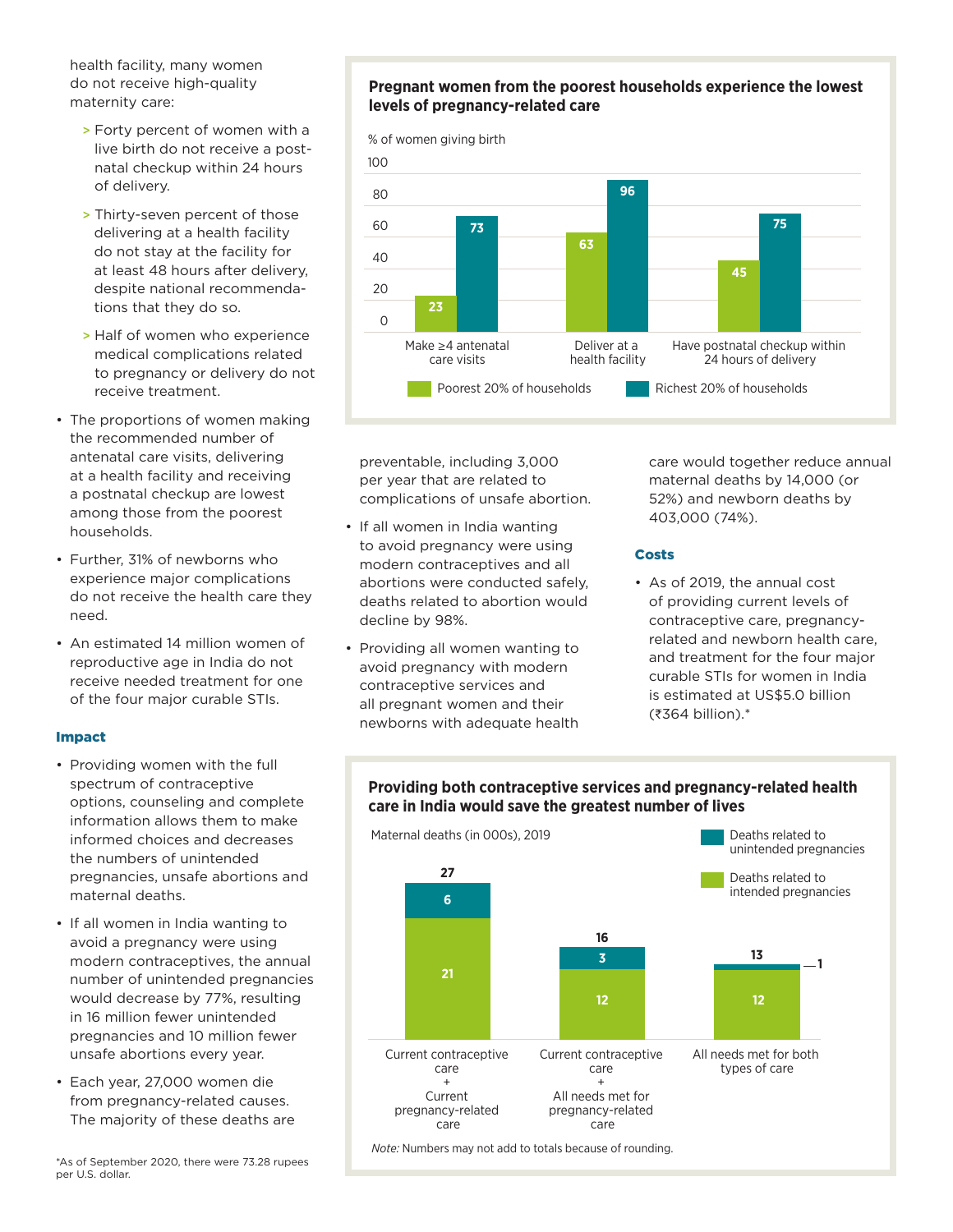### **Investment in expanding modern contraceptive services would help offset the cost of improved pregnancy-related and newborn health care in India**



*Notes:* Estimates in 2019 U.S. dollars and 2019 Indian rupees. For the current care scenarios, annual STI costs are estimated to be \$11.7 million. If all needs are met, annual STI costs would total \$103.9 million.

- Fully meeting the recommended health care needs of all pregnant women and their newborns would cost US\$7.9 billion (₹582 billion) per year.
- Yet that cost could be reduced to US\$6.3 billion (₹460 billion) by investing an additional US\$398 million (₹29.1 billion) in contraceptive care to meet the needs of all women wanting to avoid pregnancy.
- In other words, every additional dollar spent on contraceptive services above the current level would save \$4.17 (₹306) in the cost of pregnancy-related and newborn health care.
- Fully meeting all needs for contraception, pregnancy-related and newborn health care, and treatment for the major curable STIs would cost US\$7.4 billion (₹542 billion) annually, or US\$5.41 (₹397) per capita per year.

### Recommendations

- Although the Government of India has made important strides in sexual and reproductive health, additional funds must be committed toward providing a comprehensive set of services to further improve health outcomes.
- In addition to increased investment, self-care interventions, task-shifting and integration of services can help to increase access to services and can produce cost savings, as well.
	- > Provide information, commodities and support according to World Health Organization guidance for self-care to women who desire to self-administer methods of contraception, such as oral contraceptives and injectables.
	- > Enable midlevel health care providers, including nurses, to provide contraception (including injectables) and medical abortion safely at critical points of contact.
	- > Improve access to safe abortion care, including medical abor-

tion, with support and follow-up from health care workers.

- > Train frontline health care workers to provide referrals for and information about maternal health care services, which are available free of charge at health facilities.
- > Integrate sexual and reproductive health into health facilities and outreach programs. For example, primary health care centers should offer STI screening, and information on sexual and reproductive health care must be disseminated through existing community resources, such as Pradhan Mantri Surakshit Matritva Abhiyan, Village Health Sanitation and Nutrition Committees, Mahila Arogya Samitis, Urban Health and Nutrition Day, and Village Health and Nutrition Day.
- Investments must focus not only on increasing access to services, but also on improving quality of care.
	- > While the majority of women deliver at health facilities, hospital stays are short, and women often do not receive essential postpartum care, including postpartum family planning counseling and provision and care for their newborns. Effective use of the Health Management Information System and other data could allow government officals to identify underperforming facilities and enforce national standards.
	- > Pregnant women should be enrolled in the Mother and Child Tracking System to ensure that recommended care is received throughout pregnancy, postdelivery care, and infant and child care.
	- > The full spectrum of contraceptive methods must be made available. High-quality contraceptive care must also enhance women's autonomy, encourage informed decision making, provide medically accurate infor-